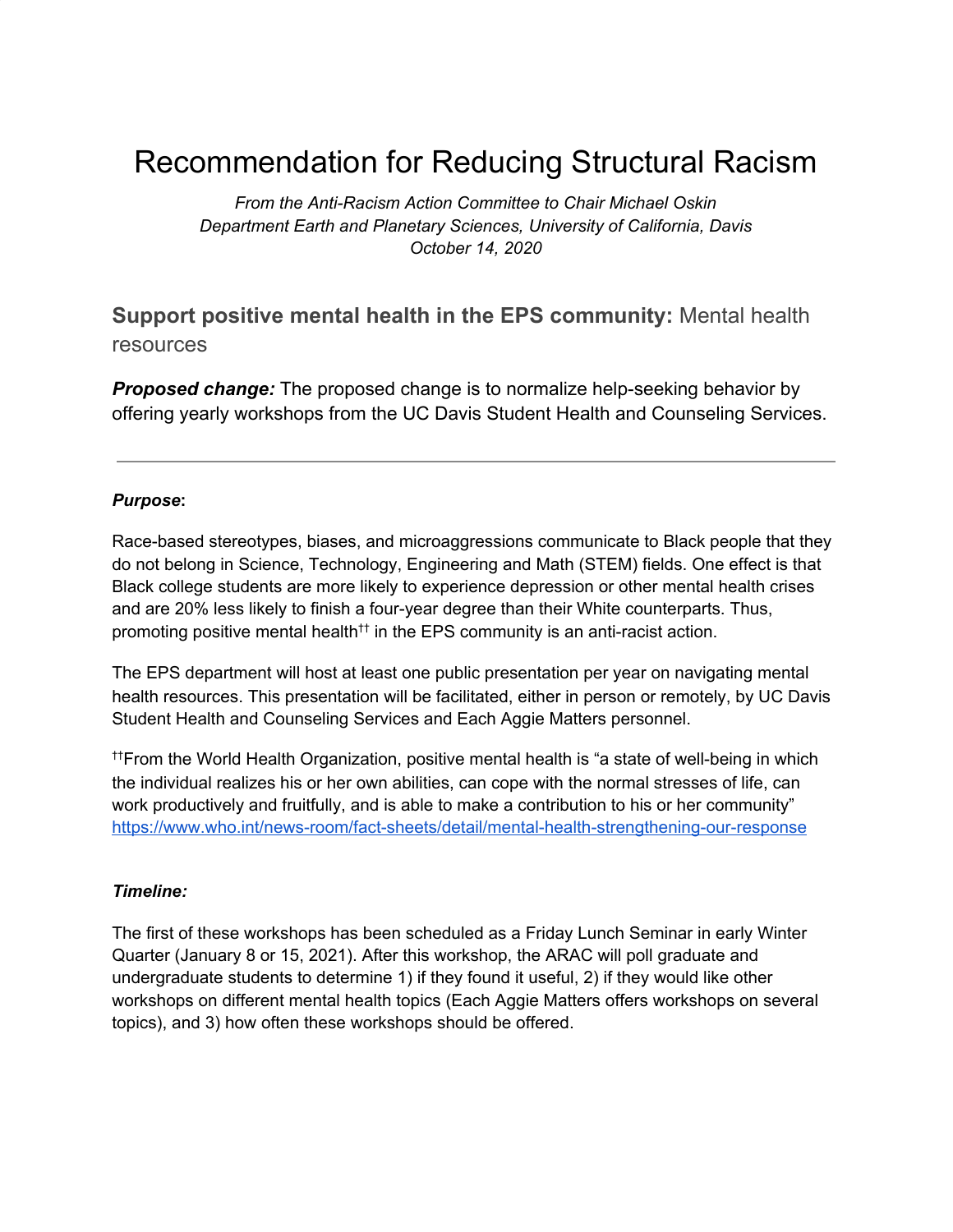## *Audience***:**

This change is focused on the mental well-being of Black, Indigenous, and People of Color (BIPOC) undergraduate and graduate students in the EPS community. The goal is to normalize positive mental health care, which can benefit all EPS community members regardless of race or ethnicity.

The workshops will be scheduled by the graduate student in charge of Friday Lunch Seminars.

# *Background***:**

Race-based stereotypes, biases, and microaggressions communicate to Black undergraduate and graduate students that they do not belong in Science, Technology, Engineering and Math (STEM) fields. Most of the research into the success of Black college students points to students' resiliency, or ability to succeed despite the toxic environment (McGee and Stovall, 2016; McGee and Bentley, 2017). However, the focus on resilience fails to acknowledge the effects such an environment can have on a student's well-being. The constant need to prove oneself results in "battle fatigue" and trauma on top of the typical stress of obtaining a college education (McGee and Stovall, 2016; McGee and Bentley, 2017). The effect is that Black students are more likely to experience depression or other mental health crises and are 20% less likely to finish a four-year degree than their White counterparts (Lynch and Engle, 2010; Boyraz et al., 2016). Furthermore, a recent report shows that attrition rates amongst underrepresented minority (URM) students pursuing PhDs is as high as 47% in the physical and mathematical sciences (Sowell et al., 2015). Despite this, Black college students are less likely to seek mental health treatment than White college students (Alang, 2019; Masuda, 2012; Mushonga, 2020).

A recent survey found that the most common reasons for not seeking mental treatment amongst the Black community are: cost, stigma, minimization (i.e. do not think treatment is necessary), low-perceived effectiveness, and accessibility barriers (Alang, 2019). Stigma and minimization are barriers particularly prevalent among the most highly-educated people surveyed. Within the university setting, the issues of cost and accessibility are largely taken care of by the availability of free resources on campus for all students who know where to access them. For Black college students, the strongest barriers were determined to be mental-health stigma and "self-concealment", or the tendency to withhold personal or embarrassing information (Masuda et al., 2012).

As a department, we have committed to promoting diversity within Earth and Planetary Sciences, and that means supporting the well-being of underrepresented students. We are able to inform our students of the mental health resources available to them and address barriers to help-seeking behaviors such as stigma. We can do this by normalizing help-seeking behaviors and promoting a growth mindset. The university has a wealth of mental health resources available (for example, see the [Resources](https://diversity.ucdavis.edu/resources-racial-trauma) for racial trauma page), but many students may not know they exist or feel stigmatized when seeking help. The strategy recommended here is to host yearly workshops/webinars/seminars provided by the Student Health and Counseling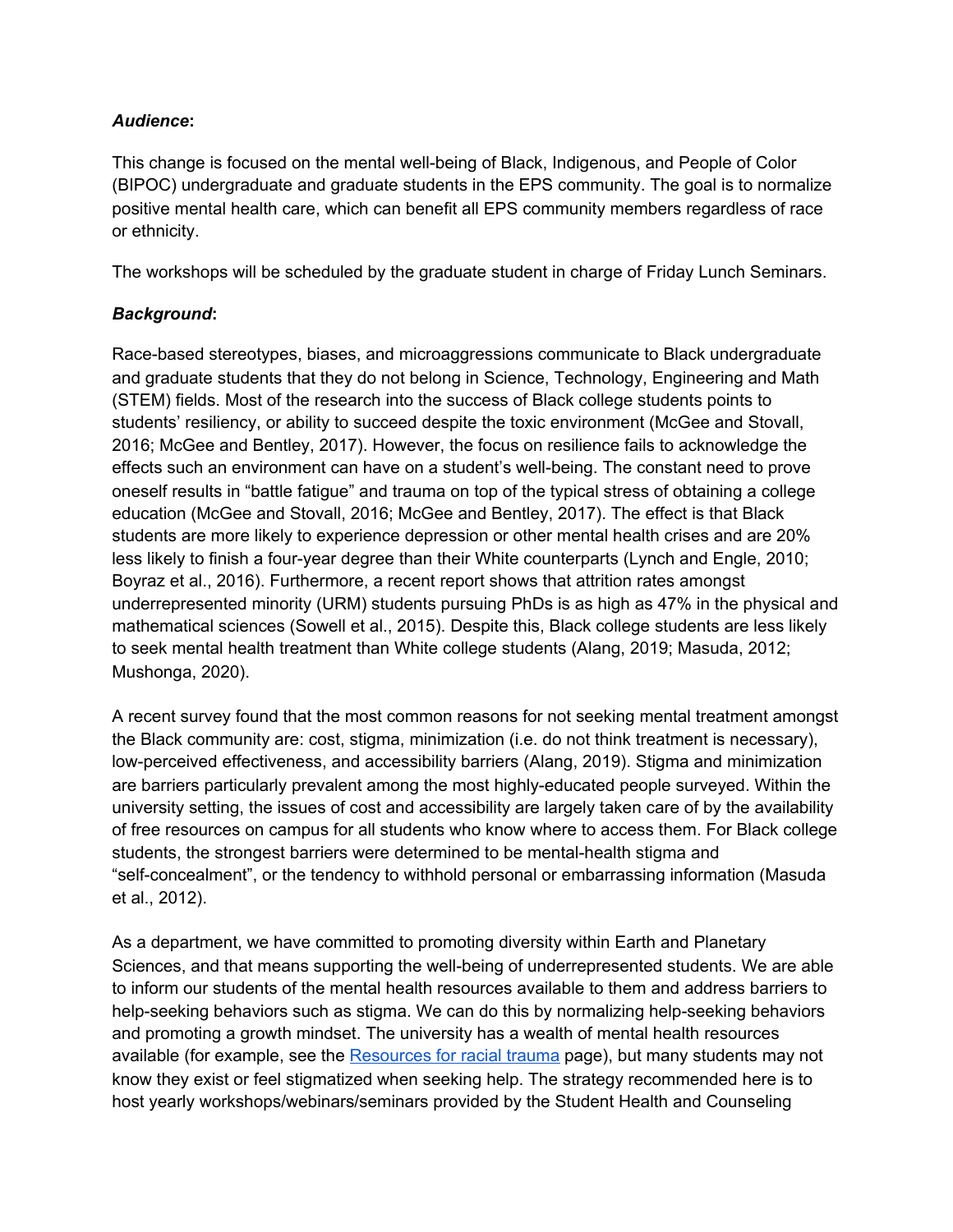Services to help members of our community navigate the mental health resources on campus. By providing this information on a yearly basis (at least), we will ensure that all of our community members are informed and all of the information is up to date. It will also send a message that positive mental health is a priority for EPS, and will hopefully provide an environment for our students, postdocs, faculty and staff to thrive.

# *Models:*

There is some flexibility in how this will be implemented. The first seminar of this kind is already scheduled for a Friday Lunch Talk in early Winter quarter (January 8 or 15, 2021). Following this, the ARAC will poll the students to see how best to move forward. Each Aggie Matters, a mental health initiative at UCD, has workshops already prepared to cover a variety of topics (<https://eachaggiematters.ucdavis.edu/request-program>). We can take advantage of any of those if students are interested, and EAM will prepare presentations to cover any topics of interest as long as there is sufficient notice.

# *Examples:*

Faculty were recently invited to attend a webinar on mental health resources provided by the Student Health and Counseling Services and Each Aggie Matters. This seminar will be similar, but will focus on topics of interest to our students (e.g. navigating mental health resources on campus, stress management tools, recognizing signs of distress in others for TAs).

# *Evaluation:*

After the first workshop, the ARAC will poll graduate and undergraduate students to determine 1) if they found it useful, 2) if they would like other workshops on different mental health topics (Each Aggie Matters offers workshops on several topics), and 3) how often these workshops should be offered. An ARAC member will review this poll and evaluate how best to move forward.

# *Affordances and Limitations:*

Workshops on mental health resources and topics are freely provided by the UC Davis Student Health and Counseling Services. The only constraint is that someone needs to schedule this workshop yearly, and provide the presenters with enough lead time to prepare a presentation on the topics of interest. This will fall to the graduate student in charge of scheduling Friday Lunch talks.

# **References**

Alang, S. M. (2019). Mental health care among blacks in America: Confronting racism and constructing solutions. *Health Services Research.* **54**, 346-355. doi: 10.1111/1475-6773.13115.